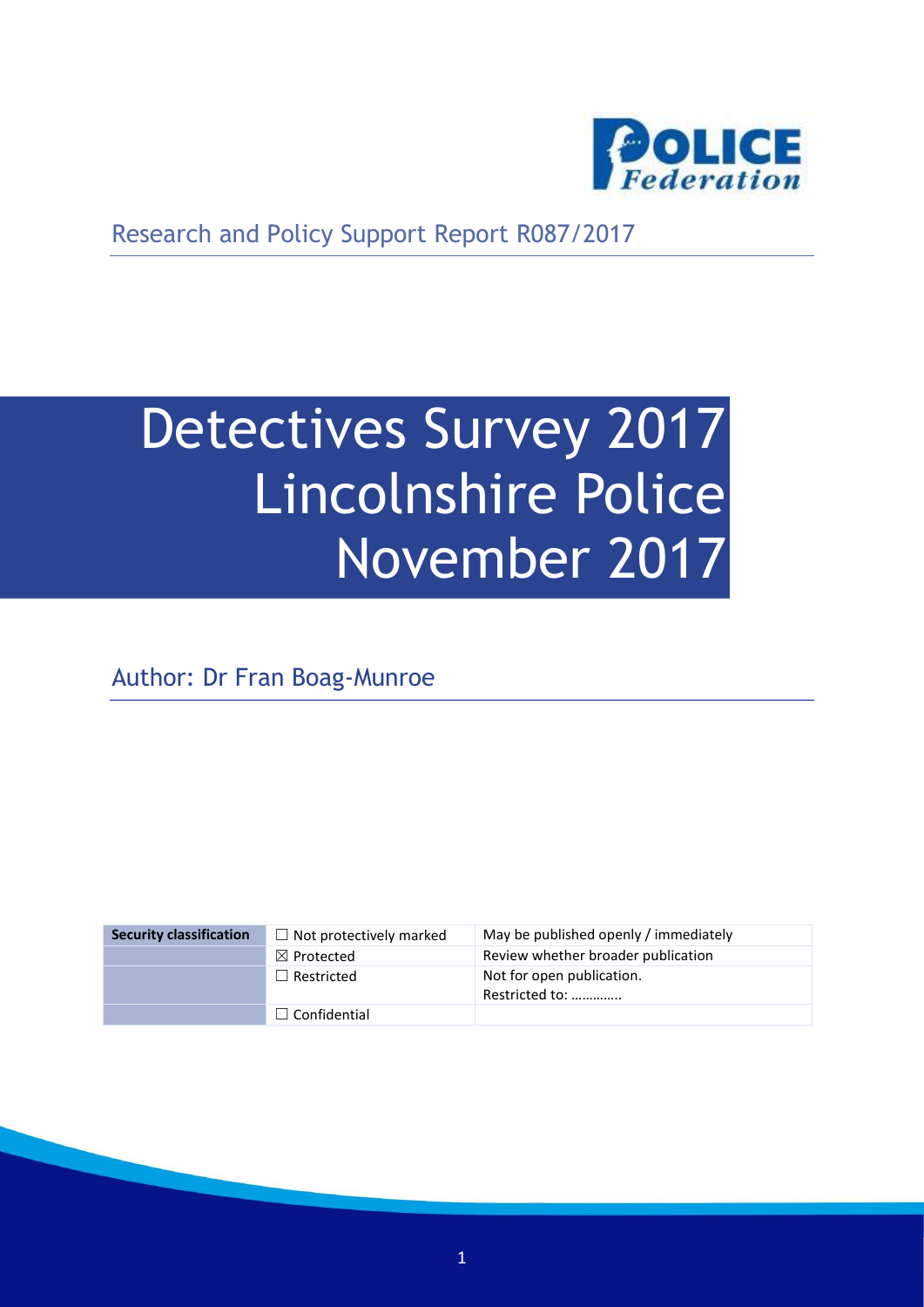#### **INTRODUCTION**

This report provides a summary of responses to the PFEW National Detectives Survey received from respondents in Lincolnshire Police in 2017.

Some of the questions asked in this year's survey were the same as in the 2015 National Detectives Survey; this allowed us to monitor any changes since the last time the survey was conducted. Other questions were new to 2017, to be able to look in more detail at the context in which detectives are currently working.

Where appropriate, details of average responses for the police service as a whole are also presented, differences between the national and local responses have not been tested statistically and therefore any differences reported are for guidance only and must be treated with caution.

#### **RESPONSE RATE AND RESPONDENTS**

The National Detectives Survey 2017 opened on 1st September 2017 and closed on 24th September 2017. During this time, detective officers were invited to attend via the Police Federation's National Membership Database, as well as via local Joint Branch Boards and the National Detectives Forum mailing list.

**78 responses were received from detectives in Lincolnshire Police**. There is still no accepted measure of the total number of detectives in England and Wales. It is therefore not possible to calculate a definitive response rate for the survey as a proportion of the total number of detectives. However, for comparison the number of responses received within Lincolnshire Police was the same as when this survey was last conducted in 2015, when 78 responses were received.

## **IMPACT OF SERVICE CUTS**

**50% of respondents within Lincolnshire Police said that service cuts have had a major impact on their morale**; this was lower than the national average, where 56% detectives said that service cuts have had a major impact upon their morale.

In addition, **22% of respondents within Lincolnshire Police said service cuts have had a major impact upon their physical health and wellbeing, whilst 26% said that service cuts have had a major impact upon their mental health and wellbeing**. For comparison, in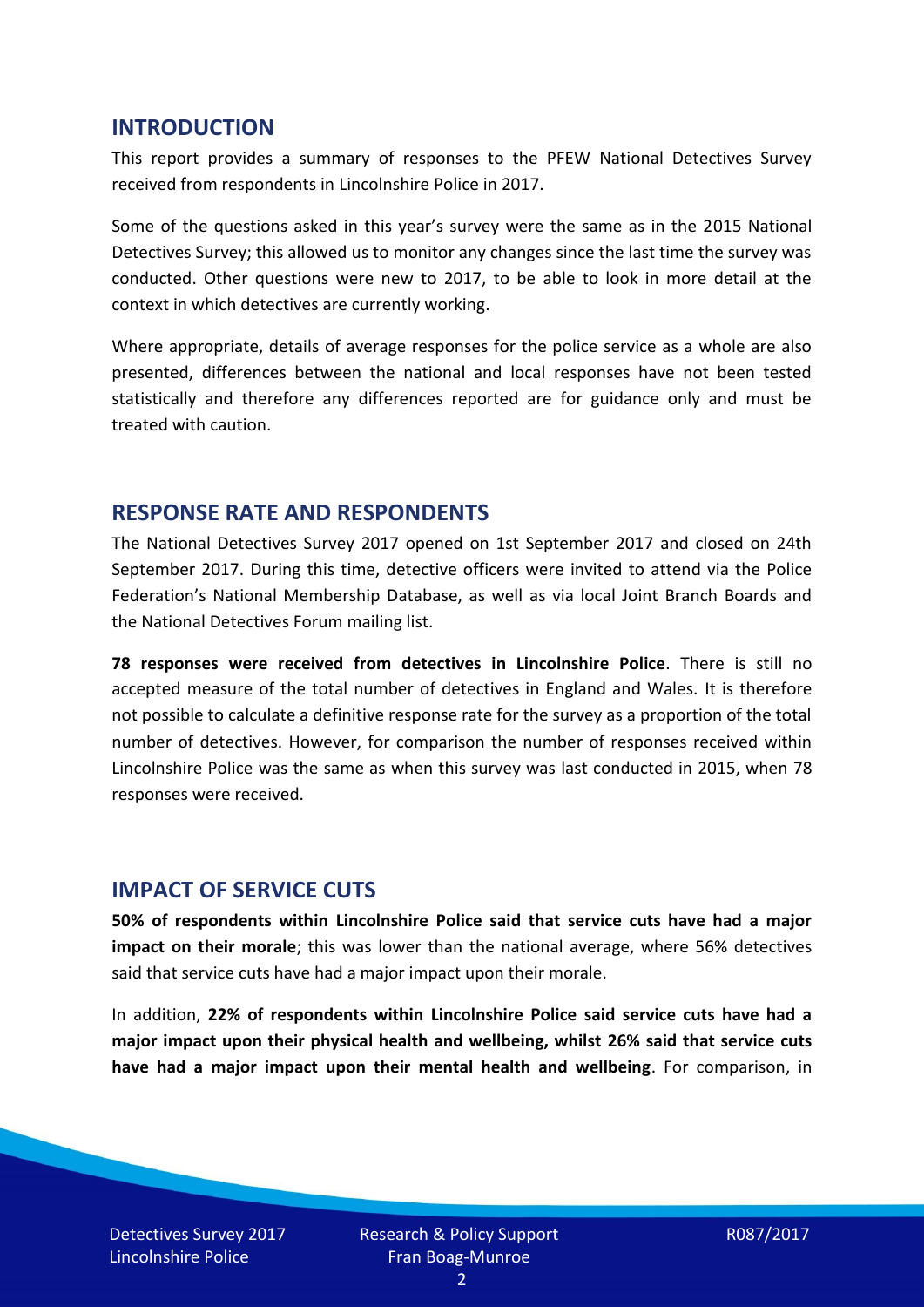England and Wales as whole 27% of detectives said that service cuts have had a major impact on their physical health and wellbeing and also on their mental health and wellbeing.

| How, if at all, have<br>service cuts affected | No impact | <b>Minor impact</b> | <b>Moderate</b><br>impact | <b>Major impact</b> |
|-----------------------------------------------|-----------|---------------------|---------------------------|---------------------|
| Your morale                                   | 5%        | 10%                 | 35%                       | 50%                 |
| Your physical health and<br>wellbeing         | 15%       | 21%                 | 42%                       | 22%                 |
| Your mental health and<br>wellbeing           | 14%       | 23%                 | 37%                       | 26%                 |

**56% of respondents in Lincolnshire Police said that service cuts have substantially increased their overall workload; 54% said that service cuts have substantially increased how fatigued they feel; and 53% said that service cuts have substantially increased how stressful they find their jobs**. Comparison of these proportions in Lincolnshire Police to England and Wales as a whole can be found in the table below.

|                                    | <b>Lincolnshire Police</b>                              | <b>England and Wales</b>                                |
|------------------------------------|---------------------------------------------------------|---------------------------------------------------------|
| Your overall workload              | 56% substantially increased<br>(33% slightly increased) | 62% substantially increased<br>(32% slightly increased) |
| How fatigued you feel              | 54% substantially increased<br>(33% slightly increased) | 53% substantially increased<br>(38% slightly increased) |
| How stressful you find your<br>job | 53% substantially increased<br>(37% slightly increased) | 49% substantially increased<br>(41% slightly increased) |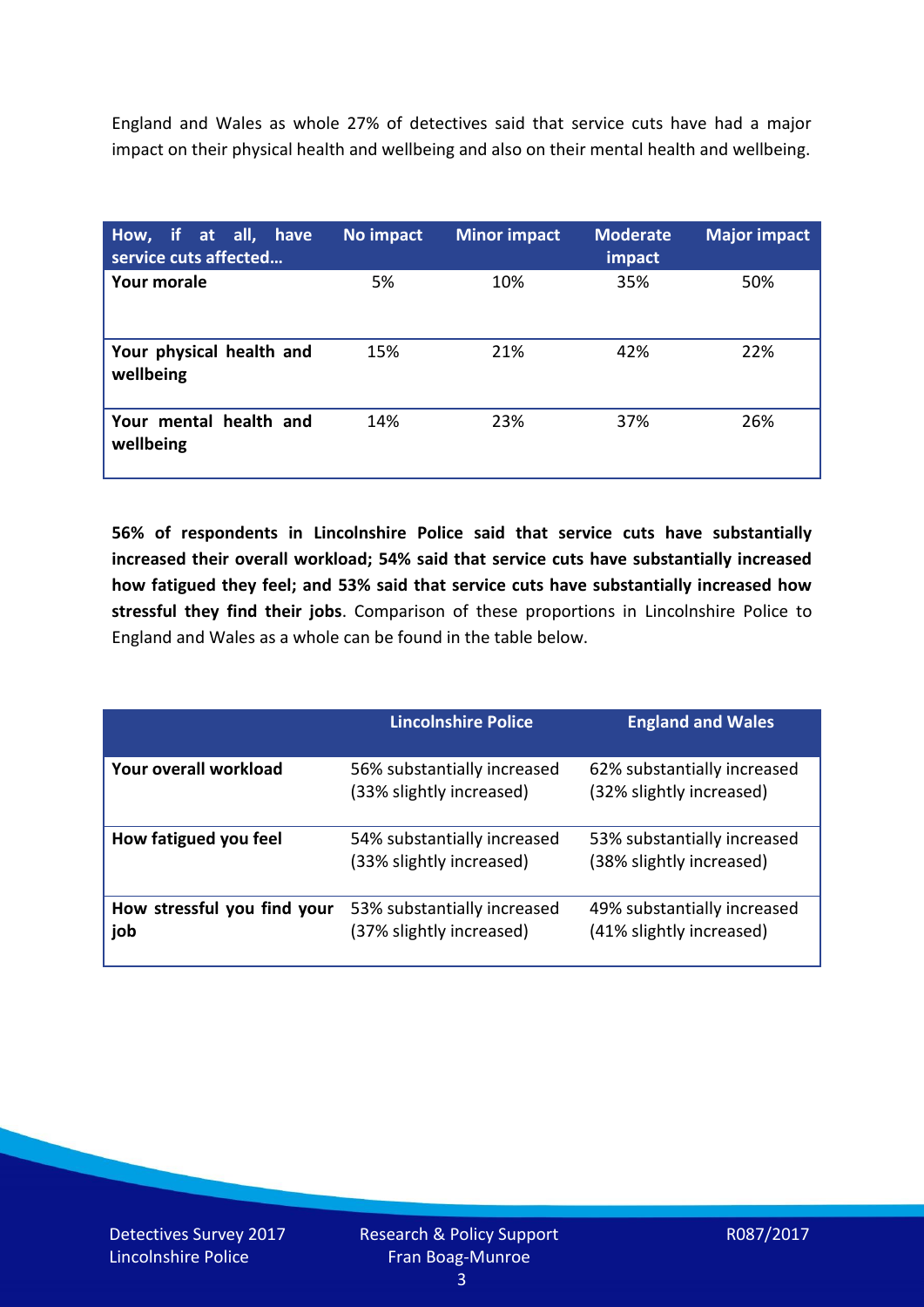## **WORKLOAD AND JOB DEMANDS**

**76% of respondents in Lincolnshire Police said that their workload in the last 12 months was either too high or much too high**. This is the same as the national average - in England and Wales as a whole, 76% of respondents said that their workload had been too high or much too high in the last 12 months.

19% of respondents in Lincolnshire Police said that their workload enabled them to provide the service needed to victims either most or all of the time; this compares to 27% of detectives in England and Wales as a whole. **The proportion of respondents in Lincolnshire Police who said that their workload enabled them to provide the service needed to victims either most or all of the time has decreased since 2015** when 33% of respondents felt that they could provide the service needed either most or all of the time.

In addition, 18% of respondents in Lincolnshire Police said that their workload enabled them to provide the service needed to witnesses either most or all of the time, in comparison to 22% of detectives in England and Wales overall. **The proportion of respondents in Lincolnshire Police who said that their workload enabled them to provide the service needed to witnesses either most or all of the time has decreased since 2015**, when 39% of respondents felt that they could provide the service needed either most or all of the time.

| Does your workload enable<br>you to provide the service<br>needed to? | <b>Never</b> | <b>Sometimes</b> | Most or all of the<br>time |
|-----------------------------------------------------------------------|--------------|------------------|----------------------------|
| <b>Victims</b>                                                        | 9%           | 72%              | 19%                        |
| <b>Witnesses</b>                                                      | 9%           | 73%              | 18%                        |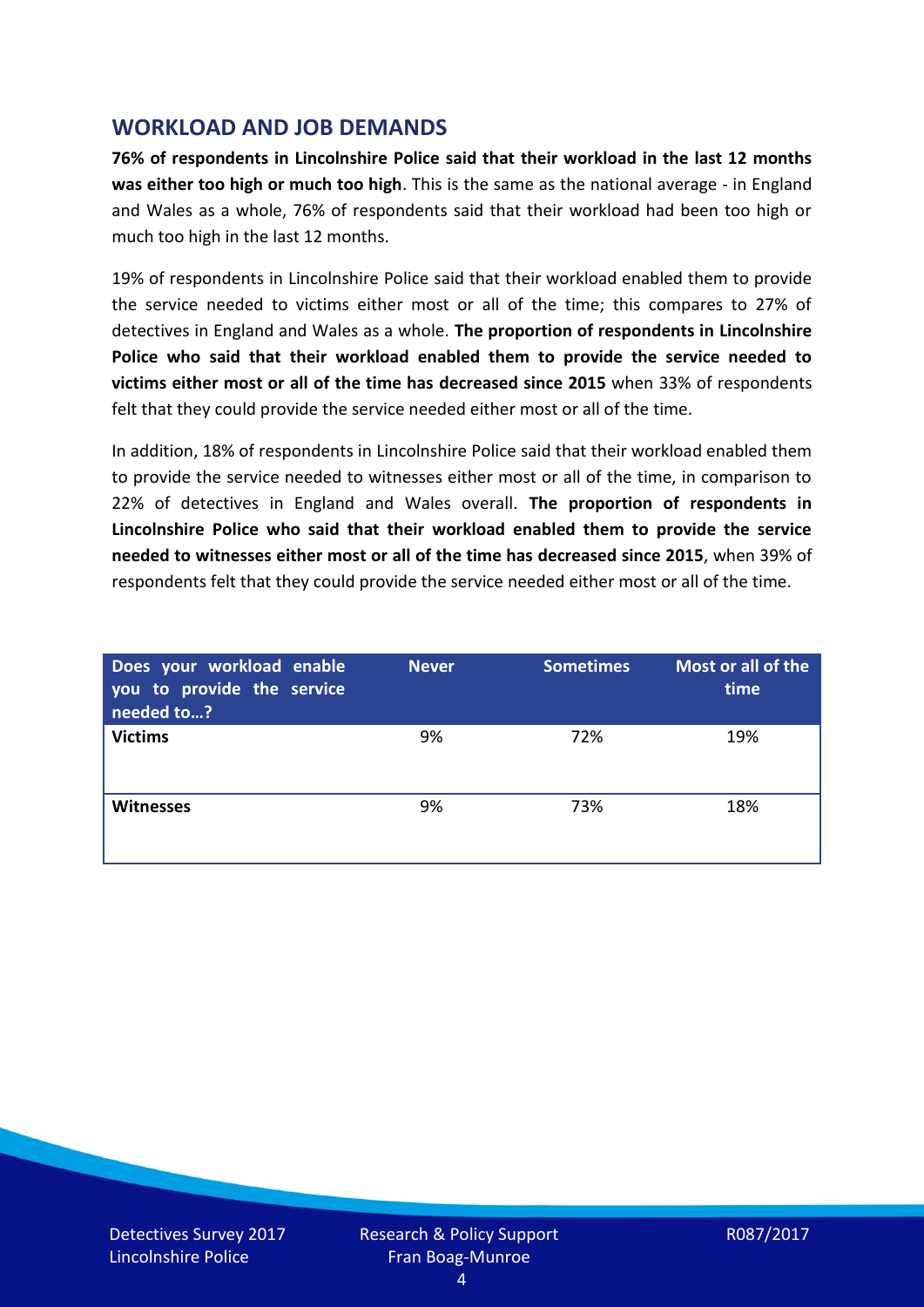## **JOB RELATED STRESS**

In Lincolnshire Police, **50% of respondents said that they felt emotionally drained from work either most or all of the time**. Nationally, this proportion was 48%. The proportion of respondents in Lincolnshire Police who said that they had felt emotionally drained from work either most or all of the time has increased since 2015, when 33% of respondents said that they felt emotionally drained from work.

**56% of respondents in Lincolnshire Police said that their job was either very or extremely stressful**. This is the proportion of respondents who, in effect, report a non-diagnostic case of work-related stress within Lincolnshire Police.



In England and Wales as a whole 48% of detectives reported a case of work-related stress. Therefore **the proportion of respondents in Lincolnshire Police who reported a case of work-related stress was higher than the national average**. The reasons given by respondents in Lincolnshire Police for why they found their job stressful are presented below.

Detectives Survey 2017 Lincolnshire Police

Research & Policy Support Fran Boag-Munroe

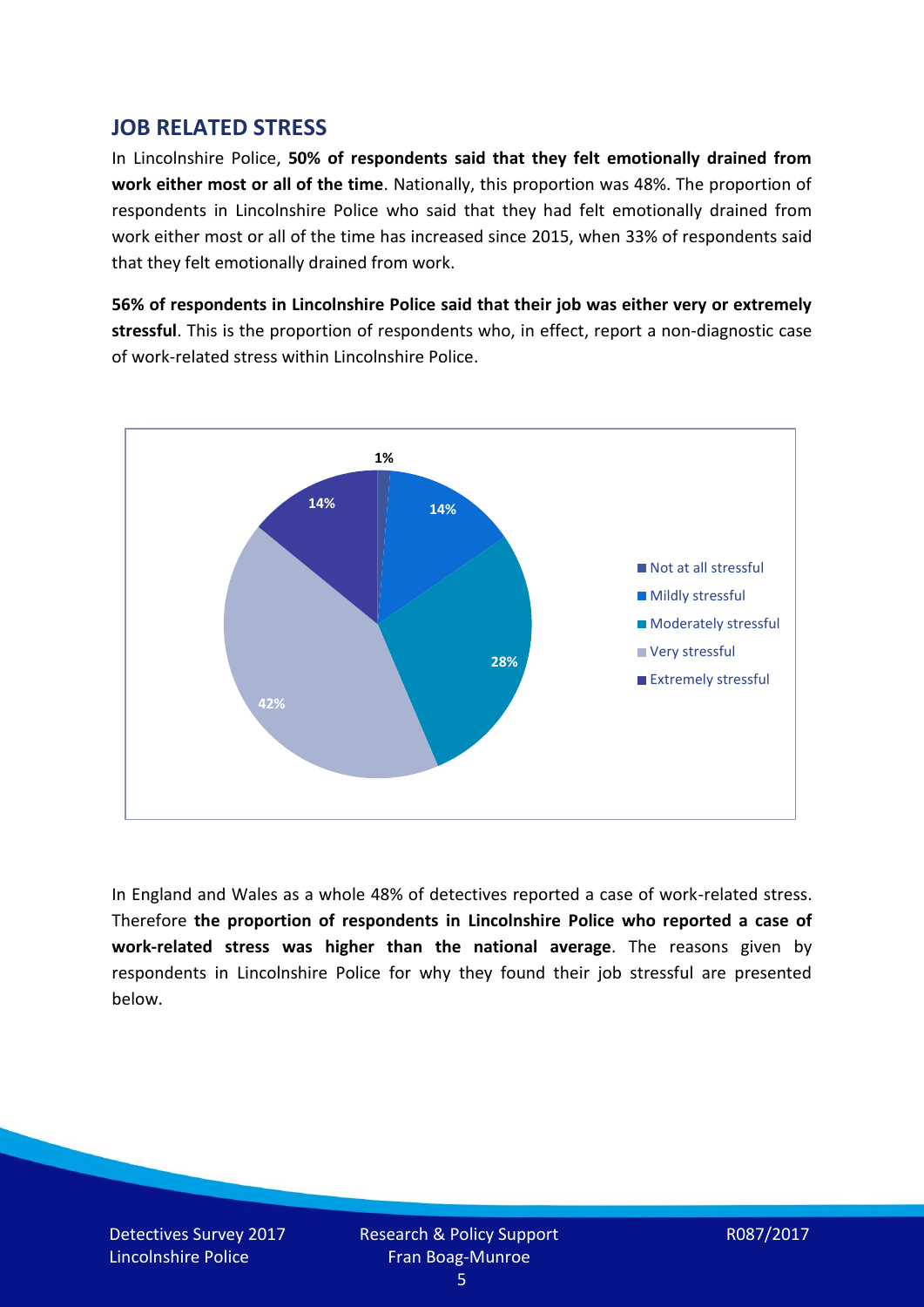| My job is stressful because                                                               | <b>Proportion</b><br>agreeing or<br>strongly<br>agreeing in<br>Lincolnshire | <b>Proportion</b><br>agreeing or<br>strongly<br>agreeing in<br><b>England and</b> |
|-------------------------------------------------------------------------------------------|-----------------------------------------------------------------------------|-----------------------------------------------------------------------------------|
| There are high levels of personal responsibility                                          | <b>Police</b><br>90%                                                        | <b>Wales</b><br>93%                                                               |
|                                                                                           |                                                                             |                                                                                   |
| There aren't enough officers in my team/unit                                              | 95%                                                                         | 86%                                                                               |
| I feel like the general public and partner agencies often                                 | 85%                                                                         | 82%                                                                               |
| have unrealistic expectations                                                             |                                                                             |                                                                                   |
| The nature of my work is high-risk                                                        | 75%                                                                         | 80%                                                                               |
| I have a high workload                                                                    | 85%                                                                         | 80%                                                                               |
| There is frequent organisational change                                                   | 77%                                                                         | 79%                                                                               |
| My work is emotionally demanding                                                          | 78%                                                                         | 71%                                                                               |
| I don't have enough time to be able to do my job to a<br>standard of which I can be proud | 83%                                                                         | 70%                                                                               |
| I am unable to meet all the conflicting demands on my<br>time at work                     | 76%                                                                         | 69%                                                                               |
| I am exposed to traumatic or distressing incidents and<br>material                        | 65%                                                                         | 64%                                                                               |
| I frequently have unrealistic time pressures                                              | 73%                                                                         | 61%                                                                               |
| There aren't enough opportunities for professional<br>development                         | 68%                                                                         | 57%                                                                               |
| I frequently have unachievable deadlines                                                  | 71%                                                                         | 57%                                                                               |
| I am often pressured to work long hours                                                   | 59%                                                                         | 51%                                                                               |
| My work-life balance is poor                                                              | 48%                                                                         | 43%                                                                               |
| I don't feel like I have enough support from<br>management                                | 45%                                                                         | 40%                                                                               |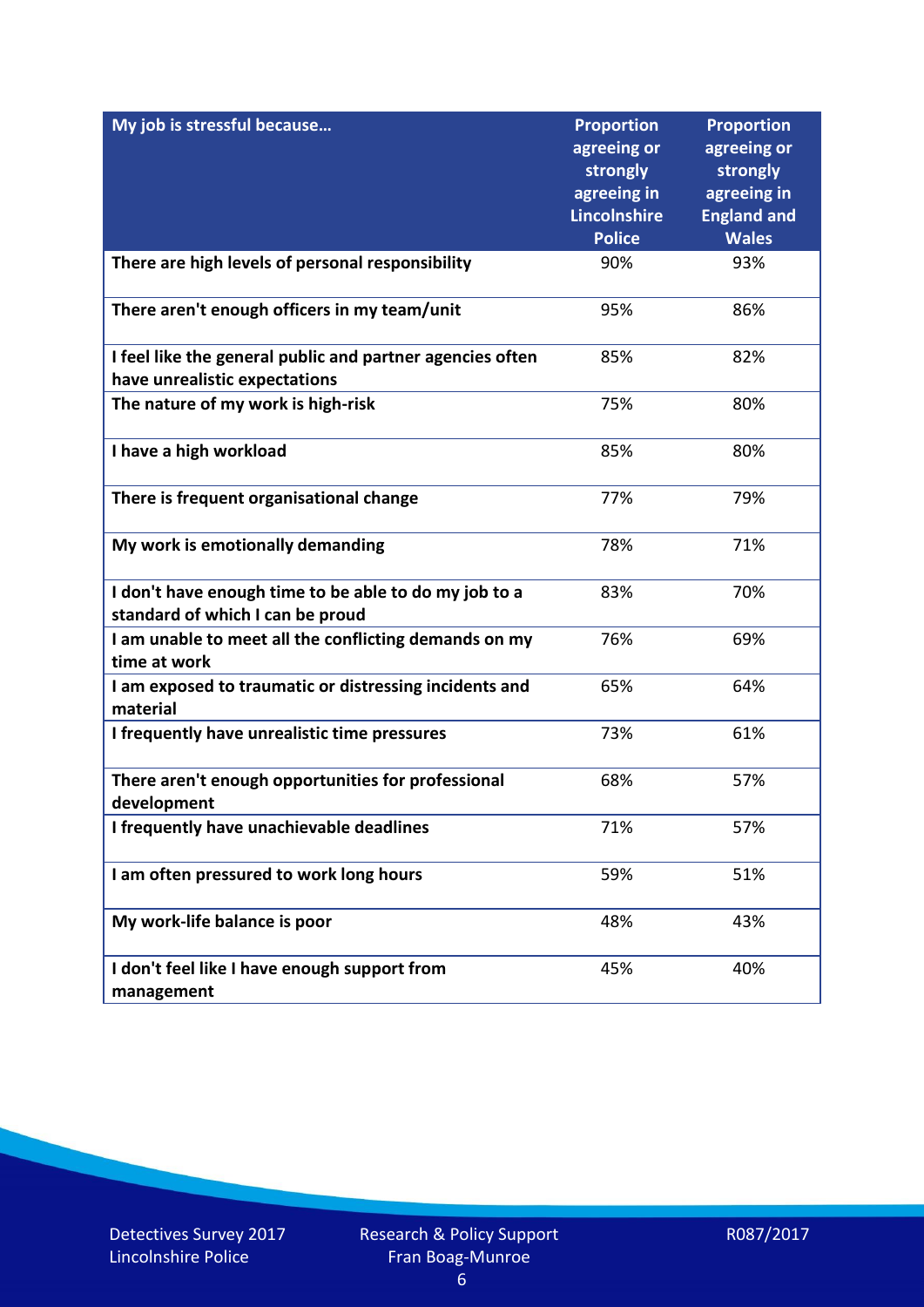# **ABSENCE AND ABSENCE BEHAVIOURS**

**Presenteeism** refers to a person attending work despite feeling that they should have taken sick leave due to their physical or mental health and wellbeing. **In Lincolnshire Police, 71% of respondents reported at least one instance of presenteeism associated with their physical health and wellbeing** in the last 12 months**; 50% of respondents reported at least one instance of presenteeism associated with their mental health and wellbeing**.

**Leaveism** refers to a person taking annual leave or rest days rather than sick leave for their physical or mental health and wellbeing. In the last year, **33% of respondents in Lincolnshire Police reported at least one instance of leaveism associated with their physical health and wellbeing**, whilst **33% of respondents in Lincolnshire Police reported at least one instance of leaveism associated with their mental health and wellbeing.**

Finally, **36% of respondents in Lincolnshire Police said that they had taken sickness absence due to their physical health and wellbeing** in the last 12 months. In addition, **14% of respondents said that they had taken sickness absence due to their mental health and wellbeing**.

Comparison of the proportions of respondents reporting presenteeism, leaveism and sickness absence in Lincolnshire Police with England and Wales as a whole can be found in the table below.

|                             |                                         | <b>Lincolnshire Police</b>            |                                         | <b>England and Wales</b>              |
|-----------------------------|-----------------------------------------|---------------------------------------|-----------------------------------------|---------------------------------------|
| At least one<br>instance of | <b>Physical health</b><br>and wellbeing | <b>Mental health</b><br>and wellbeing | <b>Physical health</b><br>and wellbeing | <b>Mental health</b><br>and wellbeing |
| Presenteeism                | 71%                                     | 50%                                   | 71%                                     | 54%                                   |
| Leaveism                    | 33%                                     | 33%                                   | 42%                                     | 33%                                   |
| <b>Sickness</b><br>absence  | 36%                                     | 14%                                   | 35%                                     | 14%                                   |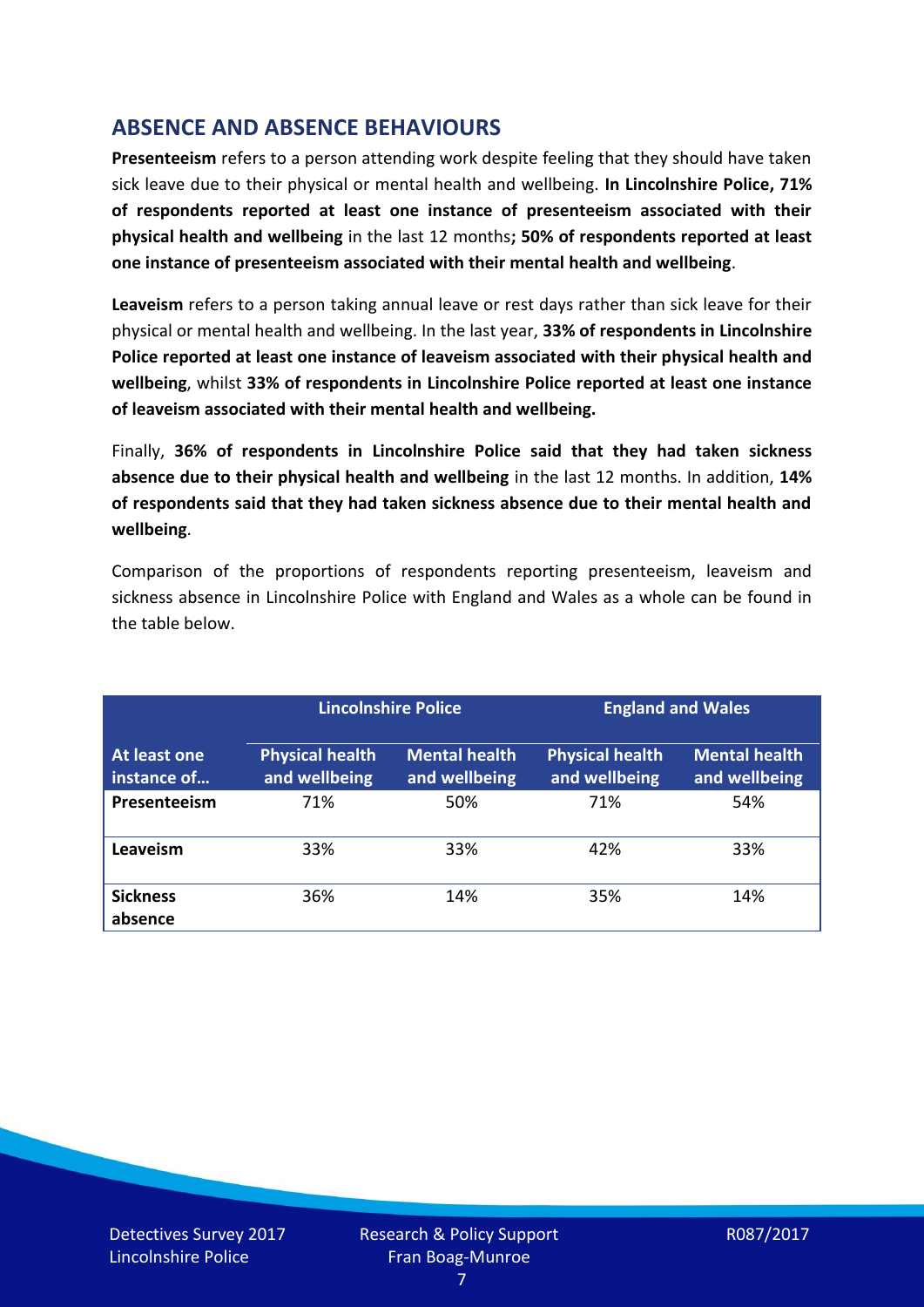#### **VIEWS ABOUT THE JOB**

**92% of respondents in Lincolnshire Police felt that the role of the detective was seen as less valuable to the force than it used to be.** This compares with 85% of detectives in England and Wales as a whole who said that they felt the role of the detective was now less valuable.

Respondents in Lincolnshire Police were equally likely to be dissatisfied as satisfied with their jobs, with **40% of respondents saying that they were dissatisfied and 40% of respondents saying that they were satisfied**. In comparison, 36% of detectives in England and Wales as a whole said that they were dissatisfied with their jobs, whilst 45% of respondents said that they were satisfied.

In addition, **the proportion of respondents in Lincolnshire Police who said that they were dissatisfied with their job has increased since 2015**, when 24% of respondents reported job dissatisfaction.



Detectives Survey 2017 Lincolnshire Police

Research & Policy Support Fran Boag-Munroe

R087/2017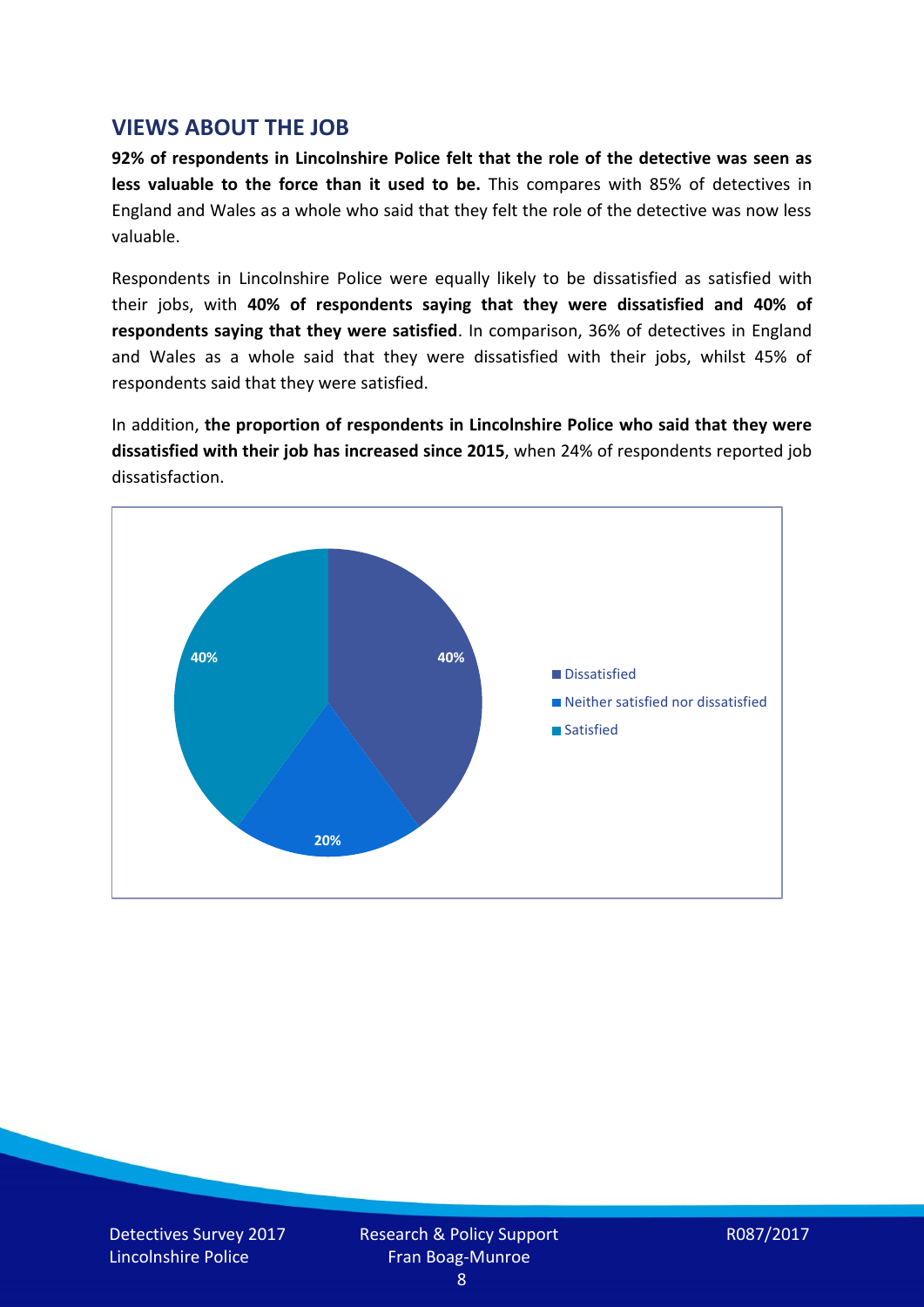# **TRAINING AND CONTINUOUS PROFESSIONAL DEVELOPMENT**

**63% of respondents in Lincolnshire Police said that they had difficulties securing specific training opportunities**. This has increased since 2015, when 60% of respondents in Lincolnshire Police reported difficulties securing specific training opportunities.

The proportion of respondents in Lincolnshire Police who said that they had difficulties securing training opportunities is higher than the national average, where this year 51% of detectives said that they had difficulties securing training.

In addition, **72% of respondents in Lincolnshire Police said that they were rarely given enough time to stay up-to-date with the latest developments in their area of work**. This compares to 56% of respondents in England and Wales as a whole. This proportion is higher than in 2015, when 44% of respondents in Lincolnshire Police said that they rarely had enough time to keep up-to-date with the latest developments.

| Are you given enough time<br>to stay up-to-date with the<br>latest developments in your<br>area of work? | <b>Lincolnshire Police</b> | <b>England and Wales</b> |
|----------------------------------------------------------------------------------------------------------|----------------------------|--------------------------|
| Rarely                                                                                                   | 72%                        | 56%                      |
| <b>Sometimes</b>                                                                                         | 28%                        | 41%                      |
| <b>Always</b>                                                                                            | 0%                         | 4%                       |

A list of reasons why respondents in Lincolnshire Police said that they were not able to stay up-to-date with the latest developments in their field can been found in the table below.

| It is difficult to stay up-to-date with the latest developments in<br>my field because          | <b>Lincolnshire</b><br><b>Police</b> | <b>England</b><br>and Wales |
|-------------------------------------------------------------------------------------------------|--------------------------------------|-----------------------------|
| I have too many competing priorities                                                            | 91%                                  | 79%                         |
| There is no time set aside by my management for study                                           | 81%                                  | 76%                         |
| There are not enough officers to cover my day-to-day work for<br>me to attend relevant training | 78%                                  | 76%                         |
| My workload is too high                                                                         | 77%                                  | 76%                         |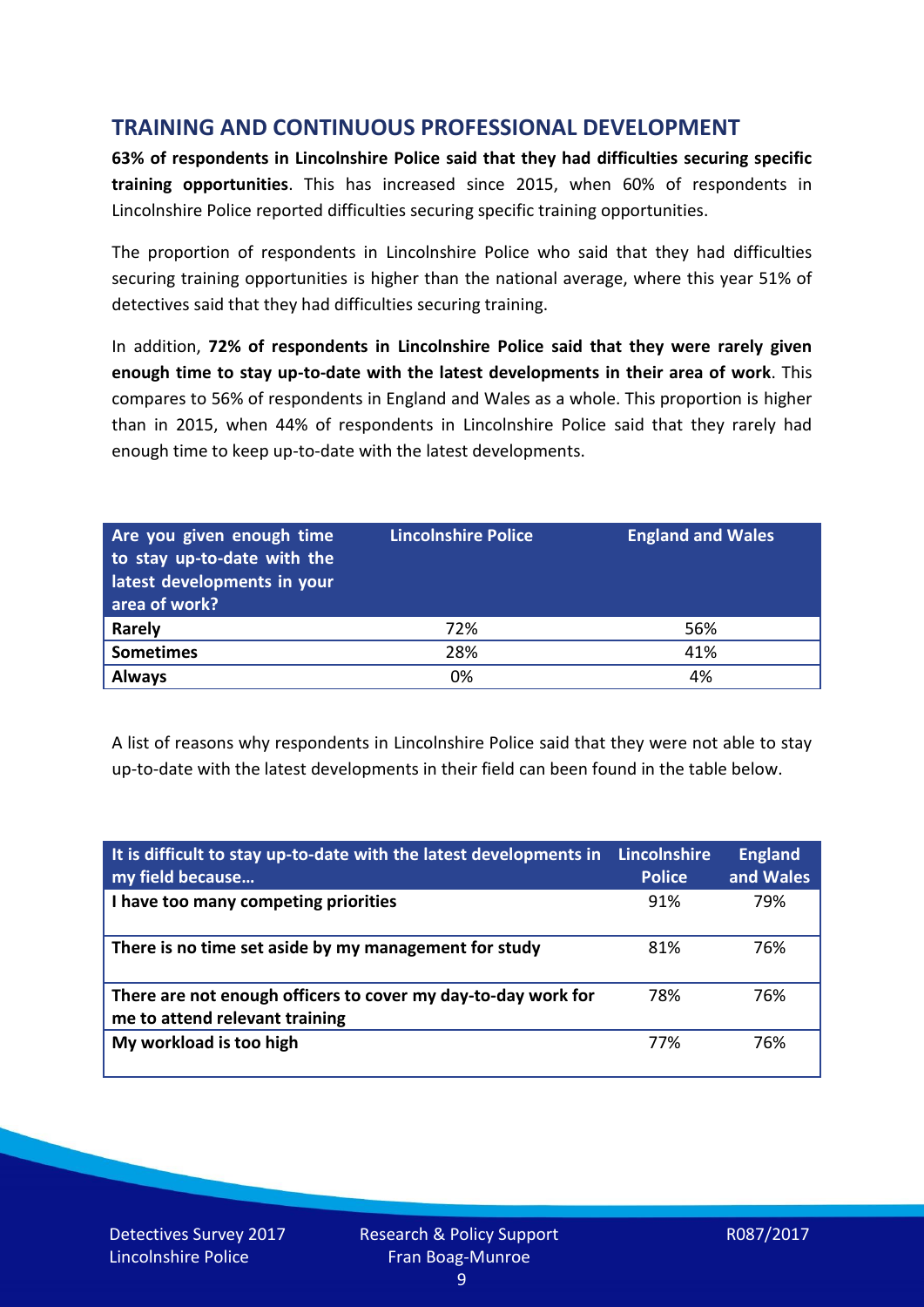| I have too many other commitments                                                        | 81% | 75% |
|------------------------------------------------------------------------------------------|-----|-----|
| The online learning package provided by NCALT is poorly<br>delivered                     | 89% | 73% |
| There are not enough formal training days                                                | 91% | 72% |
| I am too tired at the end of the day                                                     | 77% | 71% |
| Access to knowledge management systems that help<br>communicate new developments is poor | 54% | 51% |
| There is a lack of training staff                                                        | 62% | 46% |
| There is no appropriate training available                                               | 58% | 44% |

# **ATTRACTION AND RETENTION**

**21% of respondents in Lincolnshire Police said that they would not change their career path, whilst 23% couldn't think of any job they would prefer**. 21% of respondents said that they would like to change their posting but remain a police officer.

In comparison, 10% of respondents in Lincolnshire Police said that they would like to change jobs and stop being a police officer, 22% said that they would take any other job but with similar earnings and benefits, and 4% would quit immediately if they could find something else to do.

**The proportion of respondents in Lincolnshire Police who said that they would quit immediately if they could find something else to do has increased since 2015**, when 3% of respondents said that they would quit immediately if they could.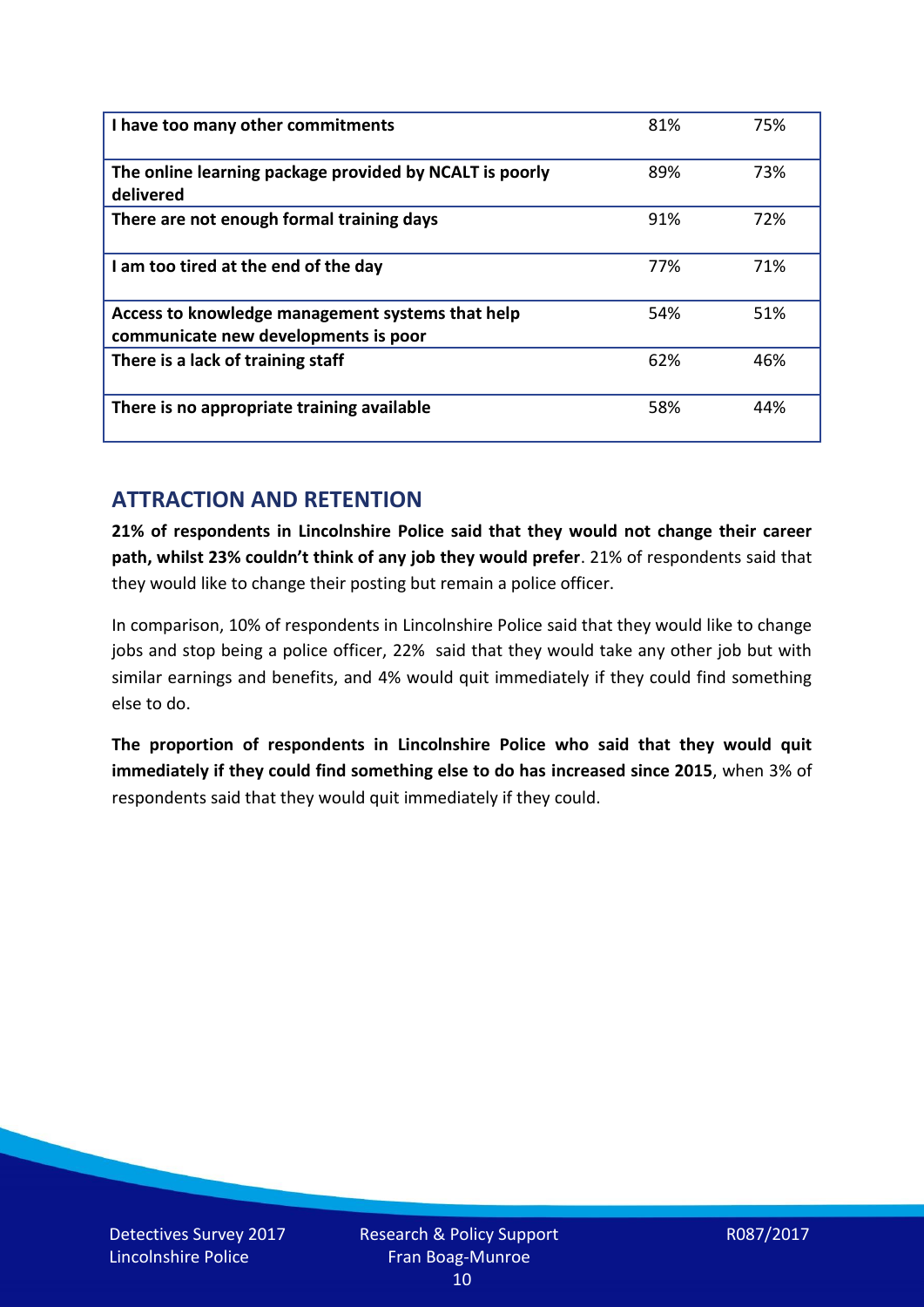|                                                                            | <b>Lincolnshire Police</b> | <b>England and Wales</b> |
|----------------------------------------------------------------------------|----------------------------|--------------------------|
| I would not change my<br>career path                                       | 21%                        | 22%                      |
| I can't think of any job I<br>would prefer                                 | 23%                        | 14%                      |
| I would like to change my<br>posting but remain a police                   | 21%                        | 14%                      |
| officer<br>I would like to change my                                       | 10%                        | 14%                      |
| job and stop being a police<br>officer                                     |                            |                          |
| I would take almost any<br>other job with similar<br>earnings and benefits | 22%                        | 26%                      |
| I would quit immediately if I<br>could find something else to<br>do        | 4%                         | 10%                      |